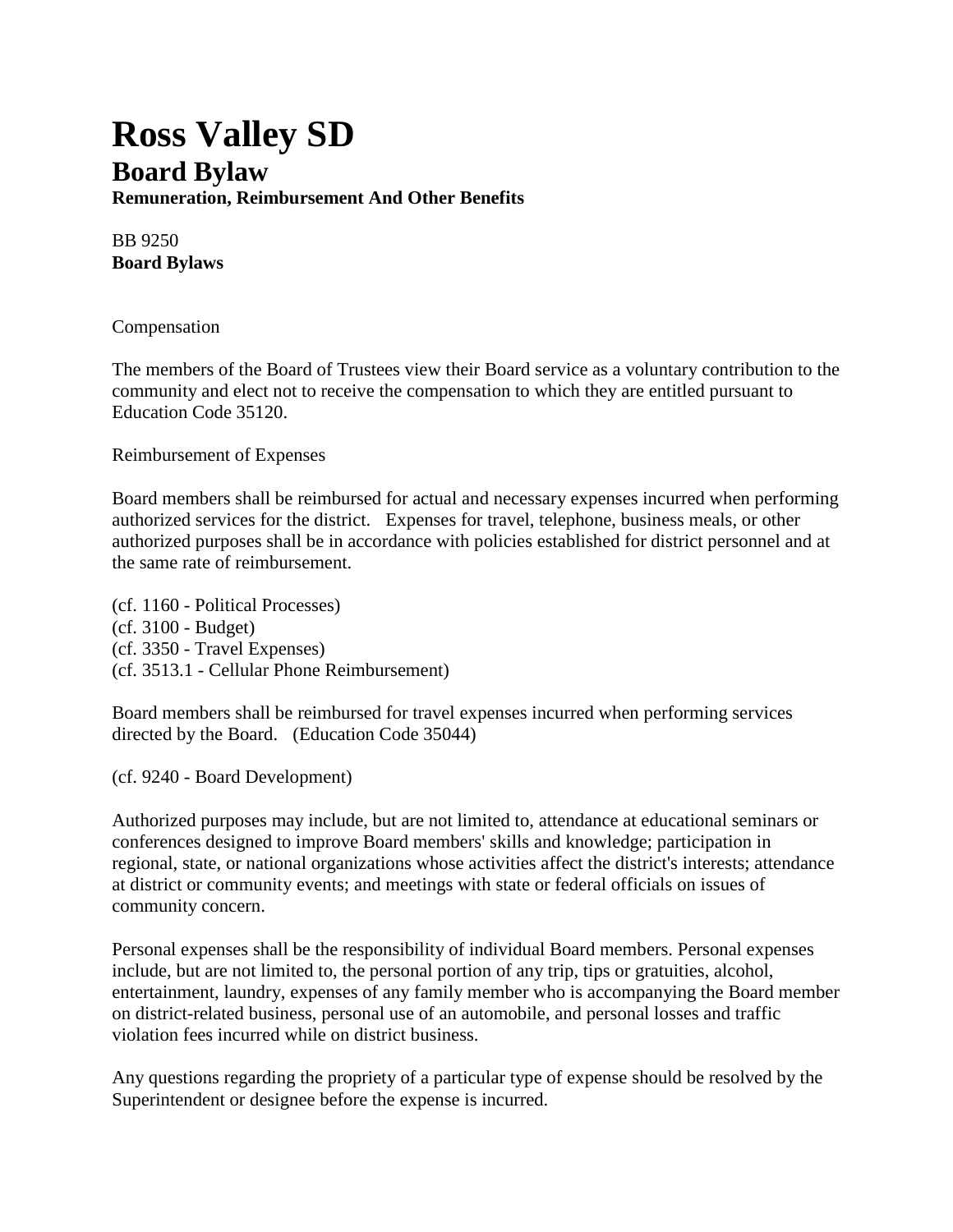Health and Welfare Benefits for Current Board Members

Board members may participate in the health and welfare benefits program provided for district employees.

(cf. 4154/4254/4354 - Health and Welfare Benefits)

Health and welfare benefits for Board members shall be no greater than that received by the district's nonsafety employees with the most generous schedule of benefits. (Government Code 53208.5)

Board members who elect to participate shall pay the full cost of premiums.

Health and welfare benefits provided to Board members shall be extended at the same level to their spouse/registered domestic partner and to their eligible dependent children as specified in law and the health plan.

Legal Reference: EDUCATION CODE 33050-33053 General waiver authority 33362-33363 Reimbursement of expenses for attendance at workshops 35012 Board members; number, election and term 35044 Payment of traveling expenses of representatives of board 35120 Compensation for services as member of governing board 35172 Promotional activities 44038 Cash deposits for transportation purchased on credit FAMILY CODE 297-297.5 Rights, protections and benefits under law; registered domestic partners GOVERNMENT CODE 8314 Use of public resources 20322 Elective officers; election to become member 20420-20445 Membership in Public Employees' Retirement System; definition of safety employees 53200-53209 Group insurance 54952.3 Simultaneous or serial meetings; announcement of compensation HEALTH AND SAFETY CODE 1373 Health services plan, coverage for dependent children INSURANCE CODE 10277-10278 Group and individual health insurance, coverage for dependent children UNITED STATES CODE, TITLE 26 403 Tax-sheltered annuities UNITED STATES CODE, TITLE 42 18011 Right to maintain existing health coverage